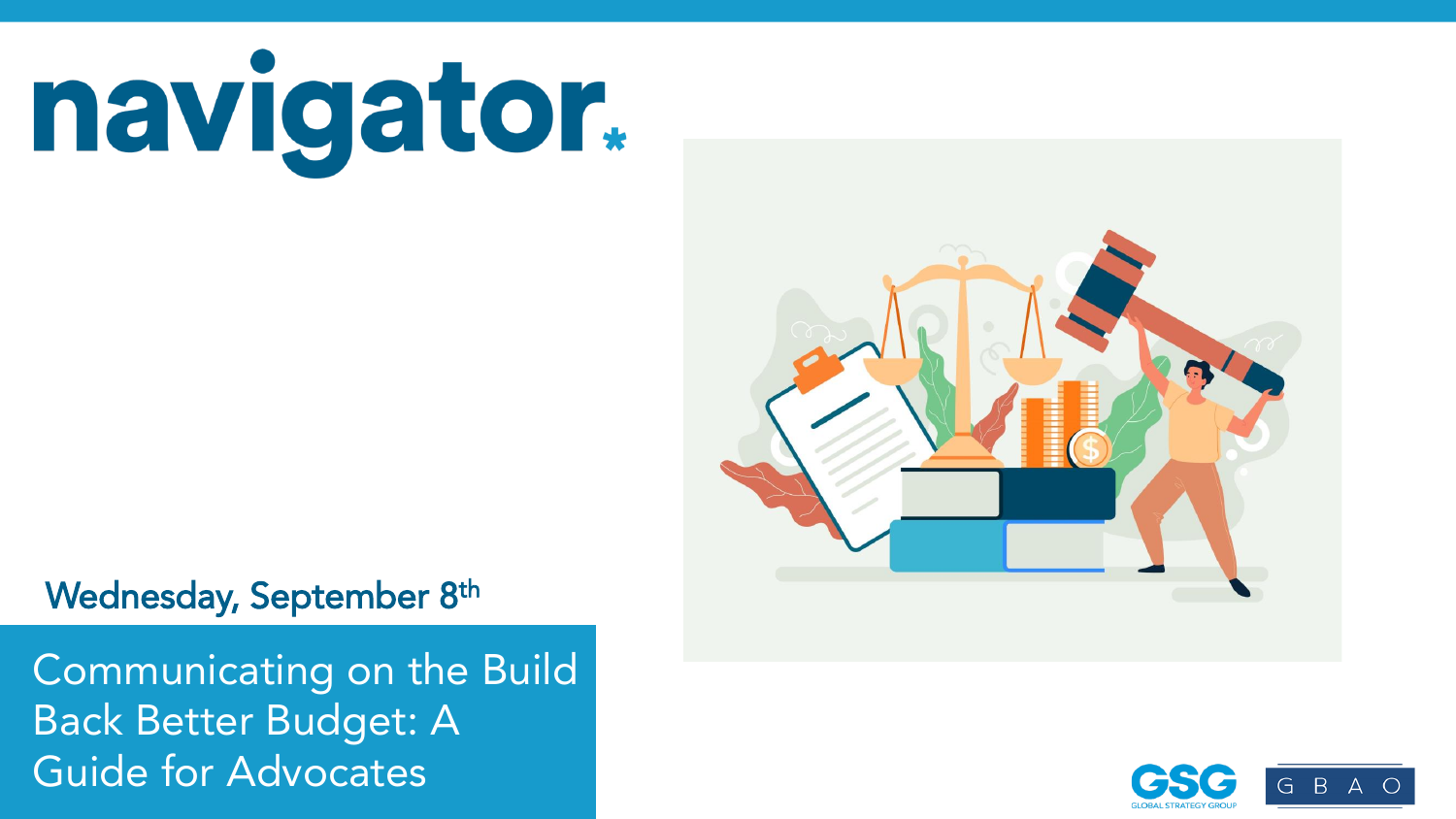## Key Takeaways:

- Support for Biden and Democrats' new economic plan is vast, with seven in ten Americans in support of it.
- Lowering prescription drug prices and expanding Medicare to include vision, dental, and hearing coverage are the most broadly supported proposals for new economic legislation.
- Nearly three in four say it is urgent that the House and Senate pass this legislation.

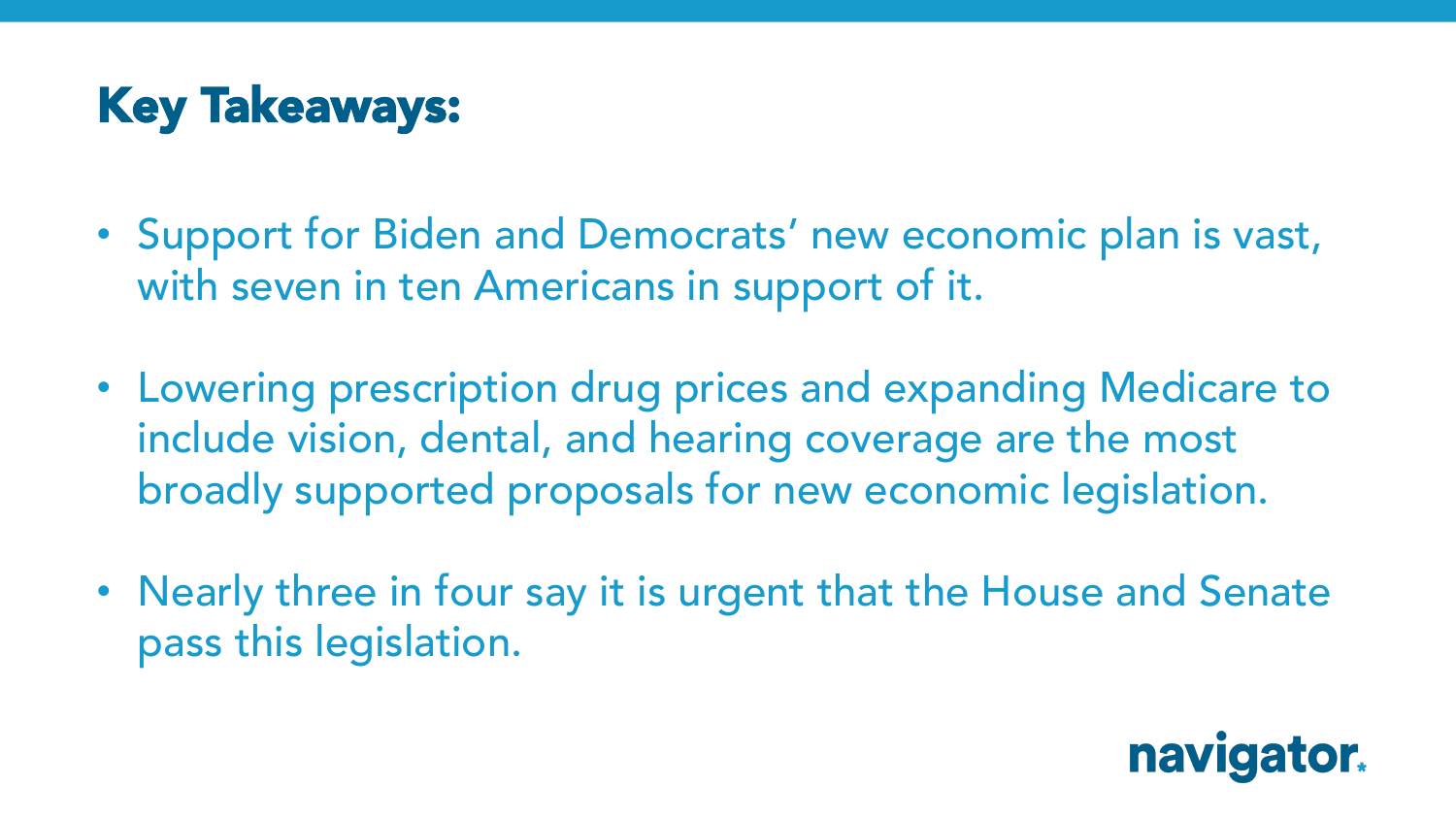#### Seven in Ten Support Biden and Democrats' New Economic Legislation

A majority of independents (63%) and a plurality of Republicans (47%) support the legislation.

As you may know, President Biden and Democrats have proposed new legislation to provide paid family and medical leave, establish a universal Pre-K program, expand Medicare coverage for seniors to include dental, vision, and hearing coverage, lower health care costs by allowing Medicare to negotiate lower drug prices, provide tax breaks for clean energy, and expand the Child Tax Credit for most families with children. Do you support or oppose this legislation?



Nationwide survey of 1,002 registered voters conducted August 26-August 30, 2021.<br>E For more info, visit navigatorresarch.org.

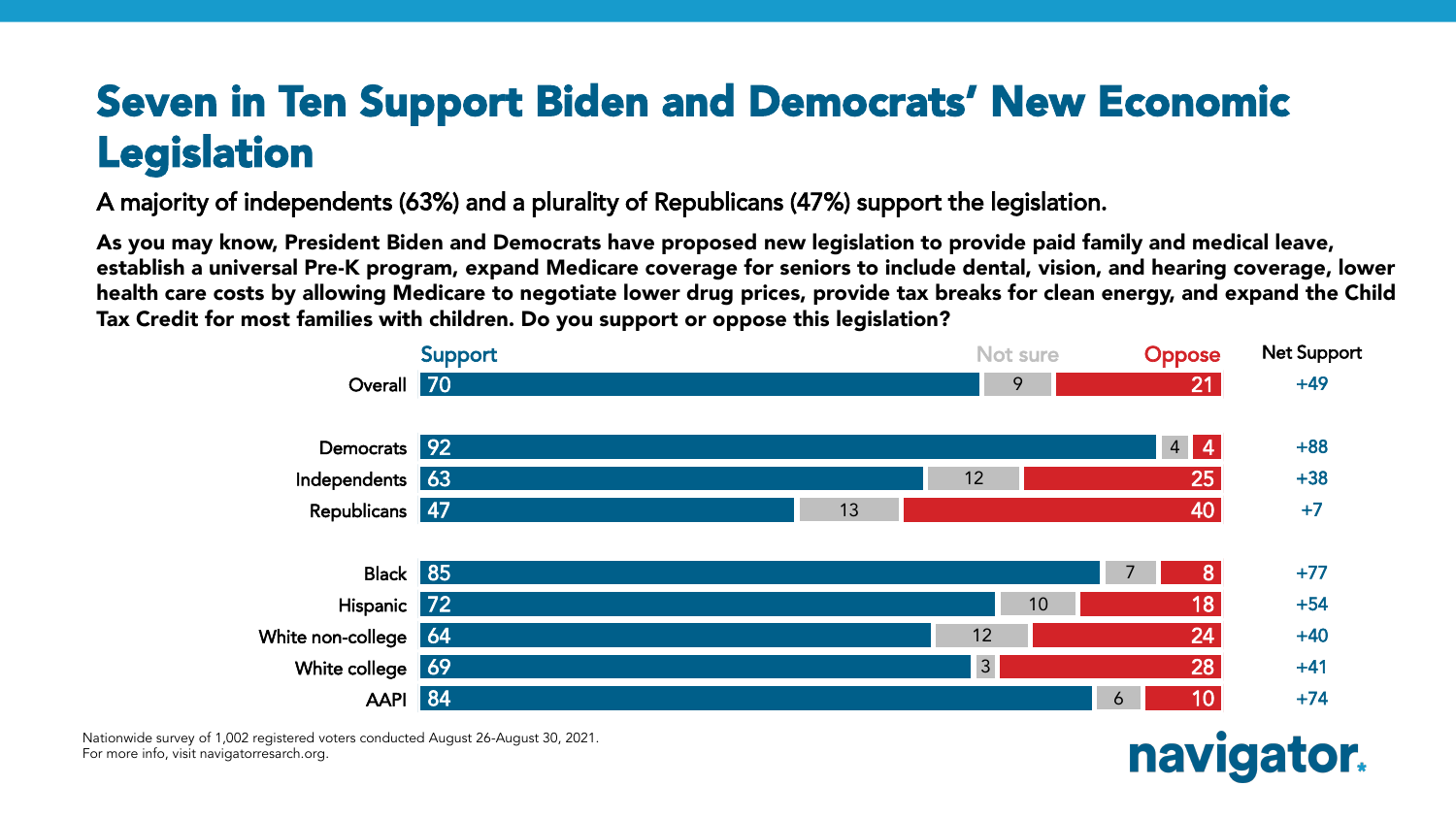## Those Who Disapprove of Biden's Economic Handling But Support New BBB Plan Are Moderate, Lower Income, Younger

Groups that are most likely to disapprove of Biden's handling of the economy but support Biden and Democrats' new economic plan are less conservative Republicans, lower-earning Republicans, independents, younger Americans, those most recently employed in blue collar work, and those who live in rural parts of the United States.

Economically Persuadable Americans:

Do you approve or disapprove of the way Joe Biden is handling the economy? Disapprove, & As you may know, President Biden and Democrats have proposed new legislation…Do you support or oppose this legislation? Support

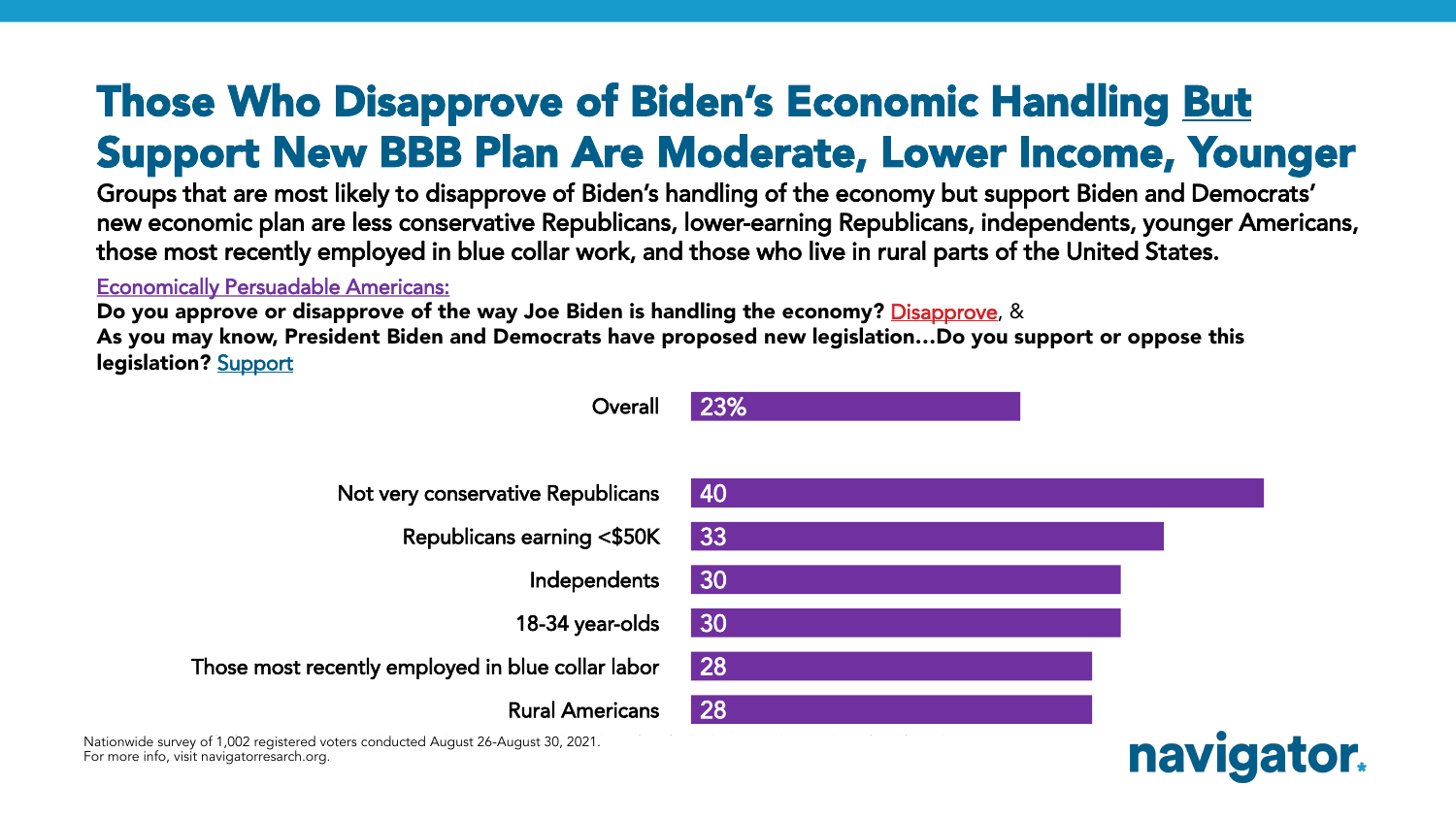## All Parts of the Plan Are Popular, Especially Medicare Negotiation and Expanding Medicare

Among persuadable Americans\* who support new economic legislation but disapprove of Biden's handling of the economy, reducing prescription drug costs and expanding Medicare coverage are the most popular proposals. For each policy proposal, please indicate whether you support or oppose it being included in new legislation.

| For each policy proposal, please indicate whether you support or oppose it being included in new legislation.                     |                 |          |                |                                     |       | % Strongly support |                 |           |      |  |
|-----------------------------------------------------------------------------------------------------------------------------------|-----------------|----------|----------------|-------------------------------------|-------|--------------------|-----------------|-----------|------|--|
|                                                                                                                                   | <b>Strongly</b> | Somewhat |                |                                     | Total |                    |                 |           | Econ |  |
|                                                                                                                                   | support         | support  | Not sure       | Oppose Support Dem Ind Rep Persuad* |       |                    |                 |           |      |  |
| Reduce the cost of prescription drugs by giving Medicare the power to negotiate with pharmaceutical companies for lower prices 59 |                 |          | 27             | 6 8                                 | 86 69 |                    | 49              | 50        | 63   |  |
| Expand Medicare to include dental, vision, and hearing coverage 58                                                                |                 |          | 27             | 5 10                                | 85    | $-73$              | 53              | 43        | 62   |  |
| Require corporations that are currently paying zero in taxes to pay a minimum tax of 15% on their profits $\sqrt{53}$             |                 |          | 25             | 8 <sup>1</sup><br>14                | 77    | $-69$              | 47 37           |           | 55   |  |
| Increase funding to crack down on tax evasion by large corporations and the wealthiest Americans 50                               |                 | 28       |                | 8 <sup>8</sup><br>14                | 77    | 68 42 31           |                 |           | 47   |  |
| Raise taxes on those earning over \$1 million per year from selling stocks and bonds, known as capital gains 47                   |                 | 23       | $7^{\circ}$    | 23                                  | 71    | 66 40              |                 | 28        | 40   |  |
| Expand access to long-term care for millions of families that currently can't afford it $\sqrt{47}$                               |                 | 30       |                | 15<br>8                             | 77    | 64                 | 48              | 27        | 43   |  |
| Raise taxes on people with incomes in the top 2% 46                                                                               |                 | 25       |                | 22                                  | 72    | $-67$              | 38              | 26        | 40   |  |
| Raise wages for home care workers who help with elderly, injured, and disabled patients 46                                        |                 | 33       |                | 15<br>6                             | 79    | 6142               |                 | -29       | 42   |  |
| Invest in clean energy infrastructure, like solar panels and wind turbines 45                                                     |                 | 27       | 8 <sup>°</sup> | 20                                  | 72    | 6539               |                 | 23        | 36   |  |
| Lower health insurance premiums for families that buy coverage on their own by an average of \$50/month 43                        |                 | 35       |                | 14<br>8 <sup>1</sup>                | 78    | $\frac{1}{2}$ 60   | 42              | -23       | 38   |  |
| Raise taxes only on people with incomes in the top 2% and no one else 42                                                          |                 | 26       | 11             | 21                                  | 68    | : 60               | 35              | 25        | 37   |  |
| Require corporations to pay a minimum tax of 15% on their profits 41                                                              |                 | 25       | 12             | 22                                  | 66    | 16041              |                 | <b>20</b> | 31   |  |
| Provide two years of tuition-free community college 41                                                                            |                 | 22       | 8 <sup>1</sup> | 29                                  | 63    | 603821             |                 |           | 38   |  |
| Increase the corporate tax rate from 21% to 28% 39                                                                                |                 | 21       | 11             | 29                                  | 60    | 58                 | 33              | 19        | 29   |  |
| Expand the Child Tax Credit – a tax cut for most families with children – and make it permanent $36$                              |                 | 28       | 10             | 26                                  | 64    | 49                 | 30 <sup>°</sup> | <b>23</b> | 33   |  |

\*"Economically persuadable Americans" are those who disapprove of Biden's handling of the economy, but support new economic<br>\*"Economically persuadable Americans" are those who disapprove of Biden's handling of the economy, legislation on separate questions. Nationwide survey of 1,002 registered voters conducted August 26-August 30, 2021.<br>F For more info, visit navigatorresarch.org.

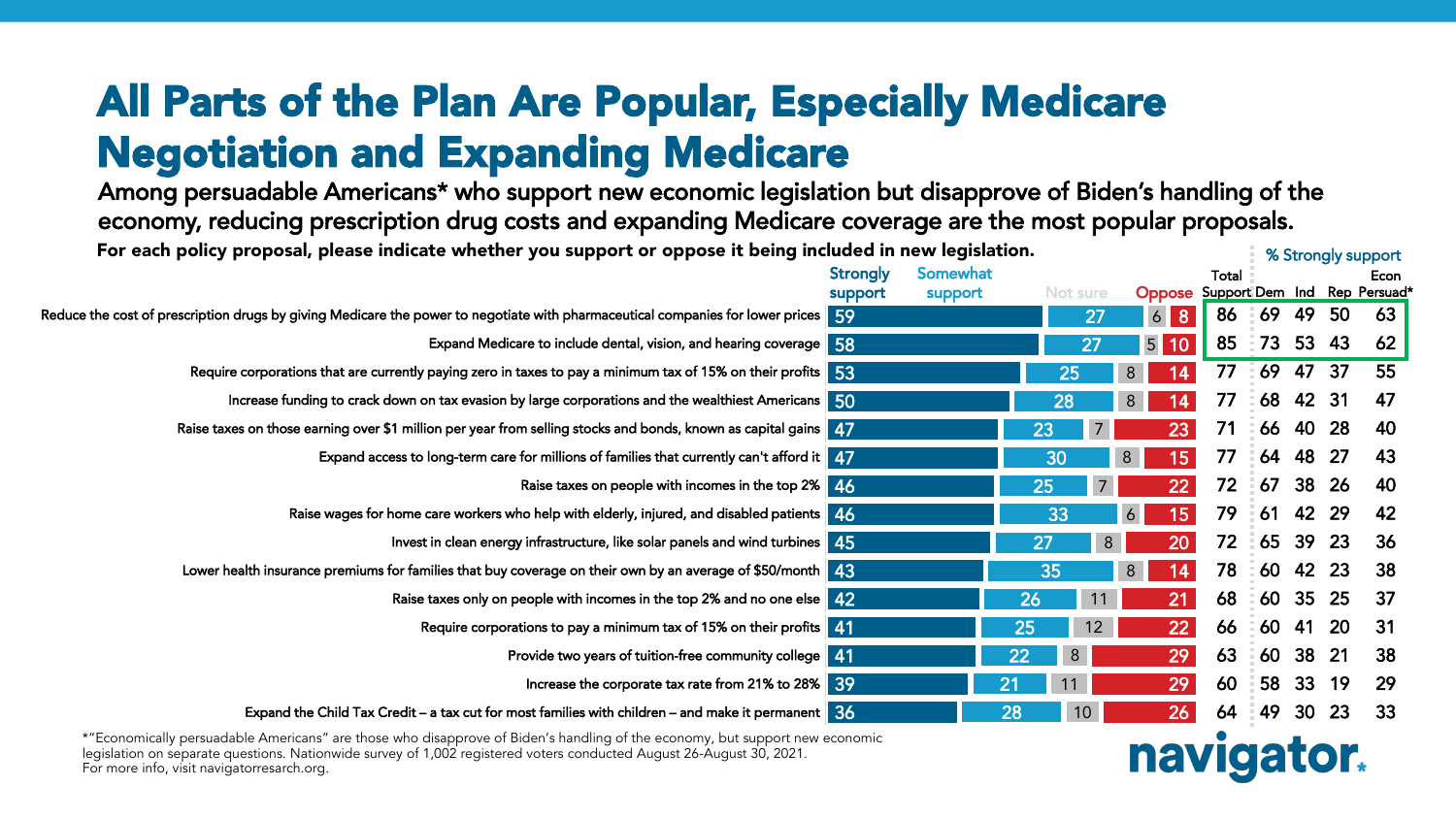## Nearly Three in Four Say Passing This Economic Legislation Is Urgent

Among those persuadable Americans\* who support new economic legislation but disapprove of Biden's handling of the economy, nearly four in five (78%) say passing this legislation is urgent.

Thinking about the proposal to provide paid family and medical leave, establish a universal Pre-K program, expand Medicare coverage for seniors to include dental, vision, and hearing coverage, lower health care costs by allowing Medicare to negotiate lower drug prices, provide tax breaks for clean energy, and expand the Child Tax Credit for most families with children...How urgent do you think it is that the House and Senate pass this legislation?



\*"Economically persuadable Americans" are those who disapprove of Biden's handling of the economy, but support new economic<br>\*"Economically persuadable Americans" are those who disapprove of Biden's handling of the economy, legislation on separate questions. Nationwide survey of 1,002 registered voters conducted August 26-August 30, 2021.<br>F For more info, visit navigatorresarch.org.

Econ Persuadable\* 178

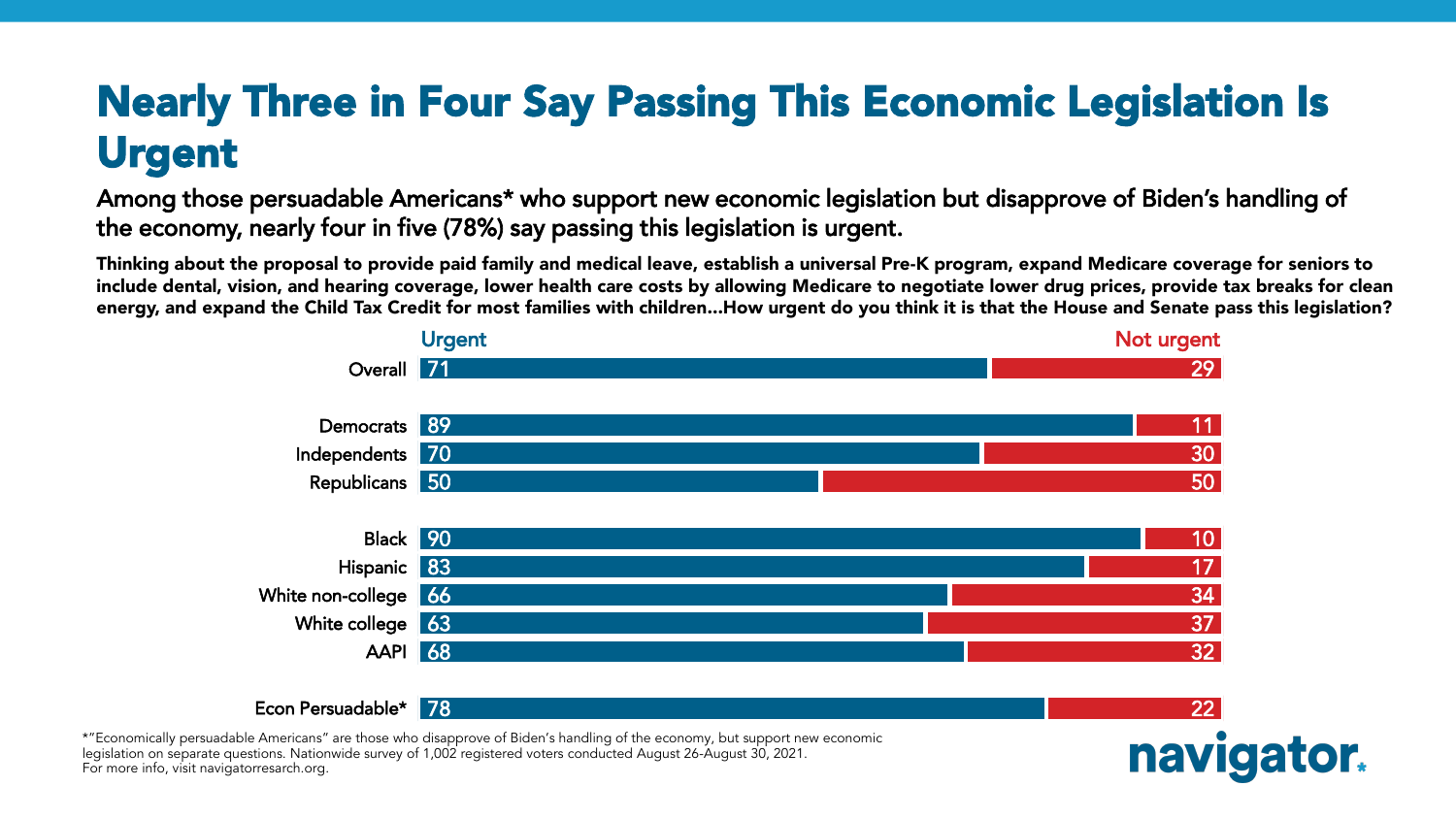#### More Than Three in Five Continue to Support This Legislation If Funded By Taxing Wealthy and Corporations

A majority of independents support this plan after hearing the cost and how it's paid for (56%).

Thinking more about this proposed legislation, it would cost \$3.5 trillion and be paid for by increasing taxes on the top 2% of income earners, raising taxes on those earning over \$1 million a year from selling stocks and bonds, known as capital gains, raising the corporate tax rate from 21% to 28%, and cracking down on tax evasion. Knowing this, do you support or oppose this legislation?



Nationwide survey of 1,002 registered voters conducted August 26-August 30, 2021.<br>E For more info, visit navigatorresarch.org.

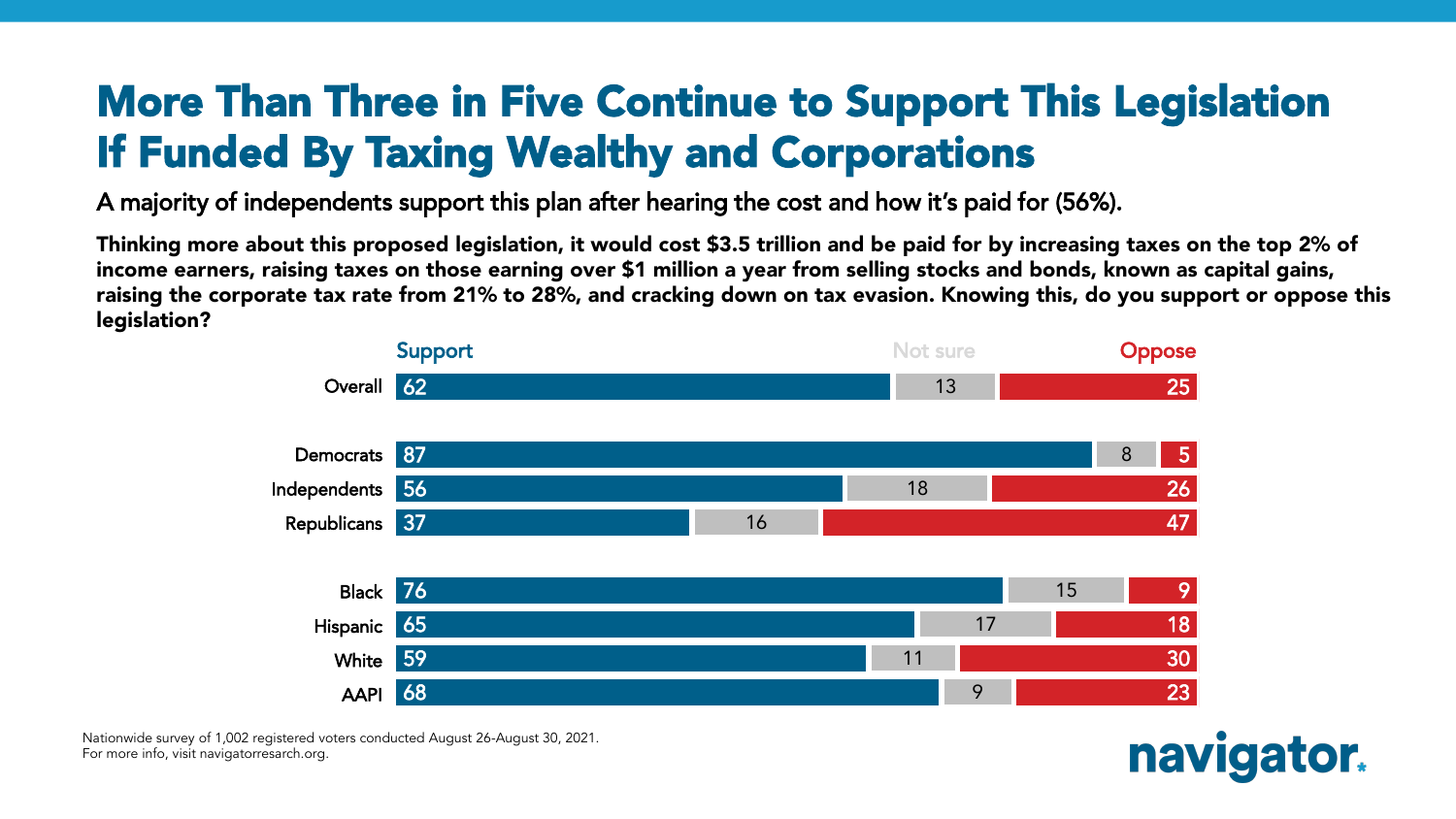#### Focusing on Taxing Rich & Corporations and Lowering Costs Both Effective Rebuttals to Criticism

Messaging that focuses on Democrats funding the plan by raising taxes on corporations and the rich is more compelling than lowering costs among independents and economically persuadable Americans\*.

Which do you find more convincing?



\*"Economically persuadable Americans" are those who disapprove of Biden's handling of the economy, but support new economic<br>\*"Economically persuadable Americans" are those who disapprove of Biden's handling of the economy, legislation on separate questions. Nationwide survey of 1,002 registered voters conducted August 26-August 30, 2021.<br>F For more info, visit navigatorresarch.org.

navigator.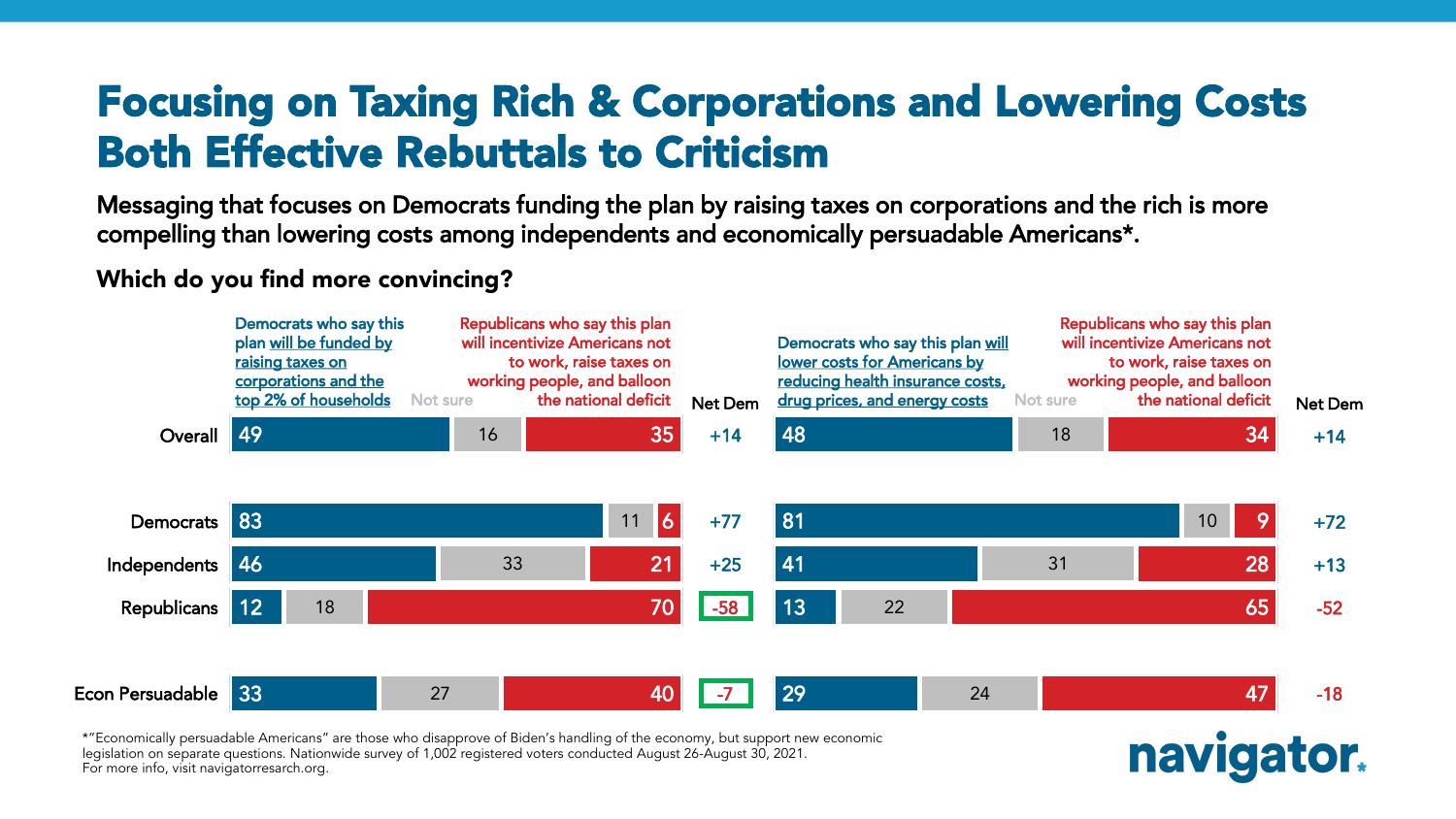## Highlighting the Impact of the Pandemic, the Wealth Gap, and Rising Costs Are Most Convincing Reasons to Support Plan

Among persuadable Americans\* who support new economic legislation but disapprove of Biden's handling of the economy, messaging on lowering costs is most effective.

Below is a list of statements from supporters of President Biden and Democrats' \$3.5 trillion economic plan. Please indicate how convincing you find each one as a reason to support this economic plan. Total % Very convincing

35 34 This ongoing pandemic has cost us hundreds of thousands of lives, and millions of people lost their livelihoods. This is a once-in-a-generation pandemic and will take a major economic plan to rebuild an economy that provides tax relief to the middle class, helps get people back to work, and makes America more competitive in the global economy. With the gap between the rich and everyone else at an all-time high, this economic plan will be fully paid for by making the wealthy and large corporations pay their fair share while making muchneeded investments toward creating an economy that works for everyone, not just those at the top.

As many American families struggle with rising costs of things they need every day, this economic plan will lower prices for prescription drugs for patients and the costs of health insurance premiums, housing, and utilities.

From investing in education to investing in clean energy technology, this plan will invest in the economy and create millions of stable, good-paying jobs for people who work for a living. Passing this economic plan is necessary to create millions of good-paying jobs.

This economic plan meets the moment by making historic and transformative investments including guaranteeing affordable health care and lowering prescription drug costs, expanding the Child Tax Credit for most families with children, and tackling the climate crisis, all while cutting taxes for middle and working class families.

From investing in education to providing tax cuts to families, this economic plan will invest in the economy so we have a strong and growing economy to compete globally and continue to be an economic superpower in the next generation. Passing this economic plan is necessary to strengthen our economy.





navigator.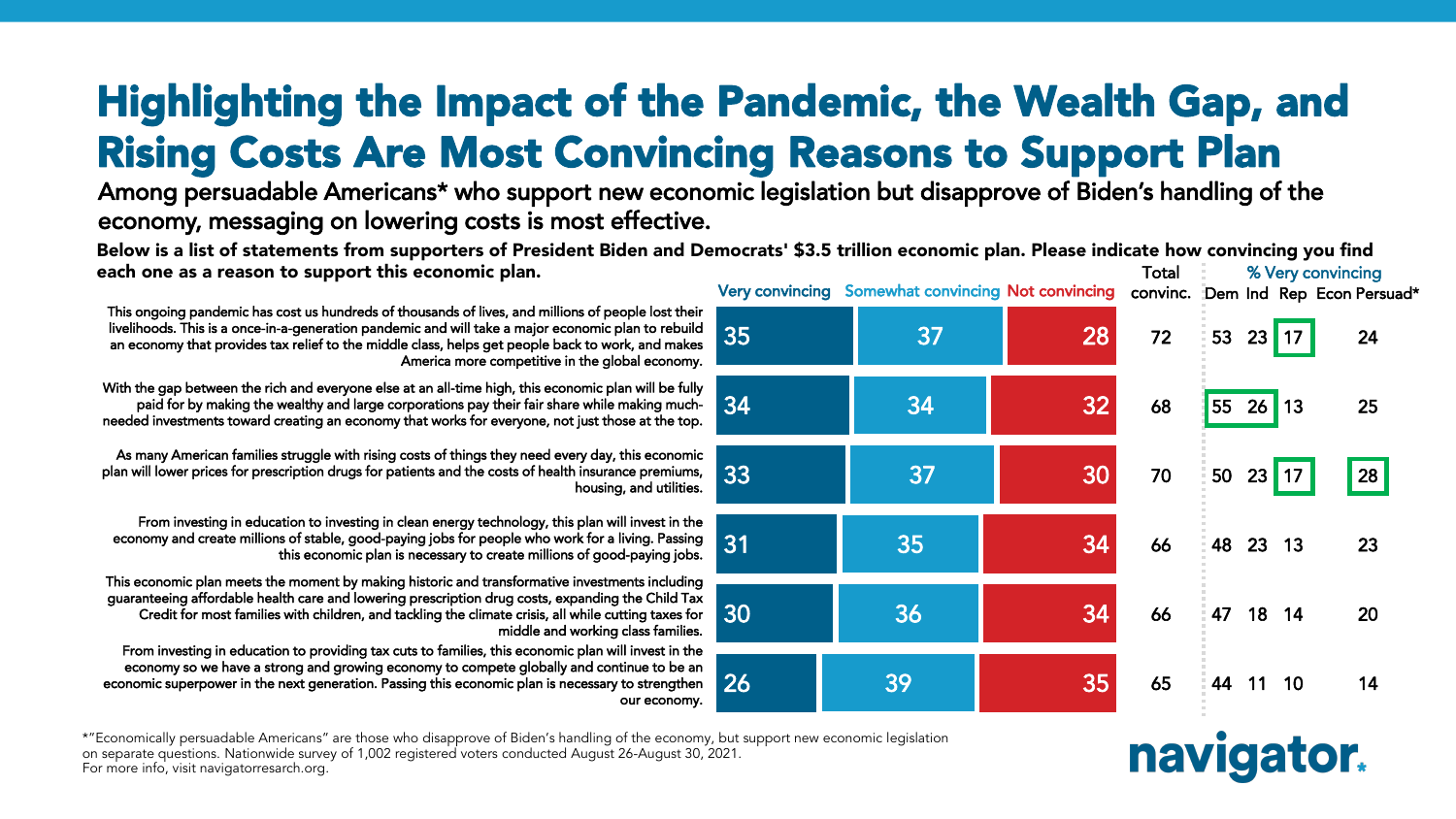#### Americans Are More Pessimistic About the National Economy and Their Personal Financial Situations Than a Month Ago

There has been a 4-point increase in the share who say the national economy is "not so good" or "poor" (from 66% to 70%) and a 6-point increase in the share who are "uneasy" about their personal finances (from 50% to 56%). Thinking about your personal financial situation over How would you rate the state of the U.S. economy today?

the next few months, do you feel confident or uneasy?



Nationwide surveys of registered voters; Each wave represents approximately 1,000 interviews taken over the prior three-five days. Latest wave conducted August 26-August 30, 2021. For more info, visit navigatorresearch.org